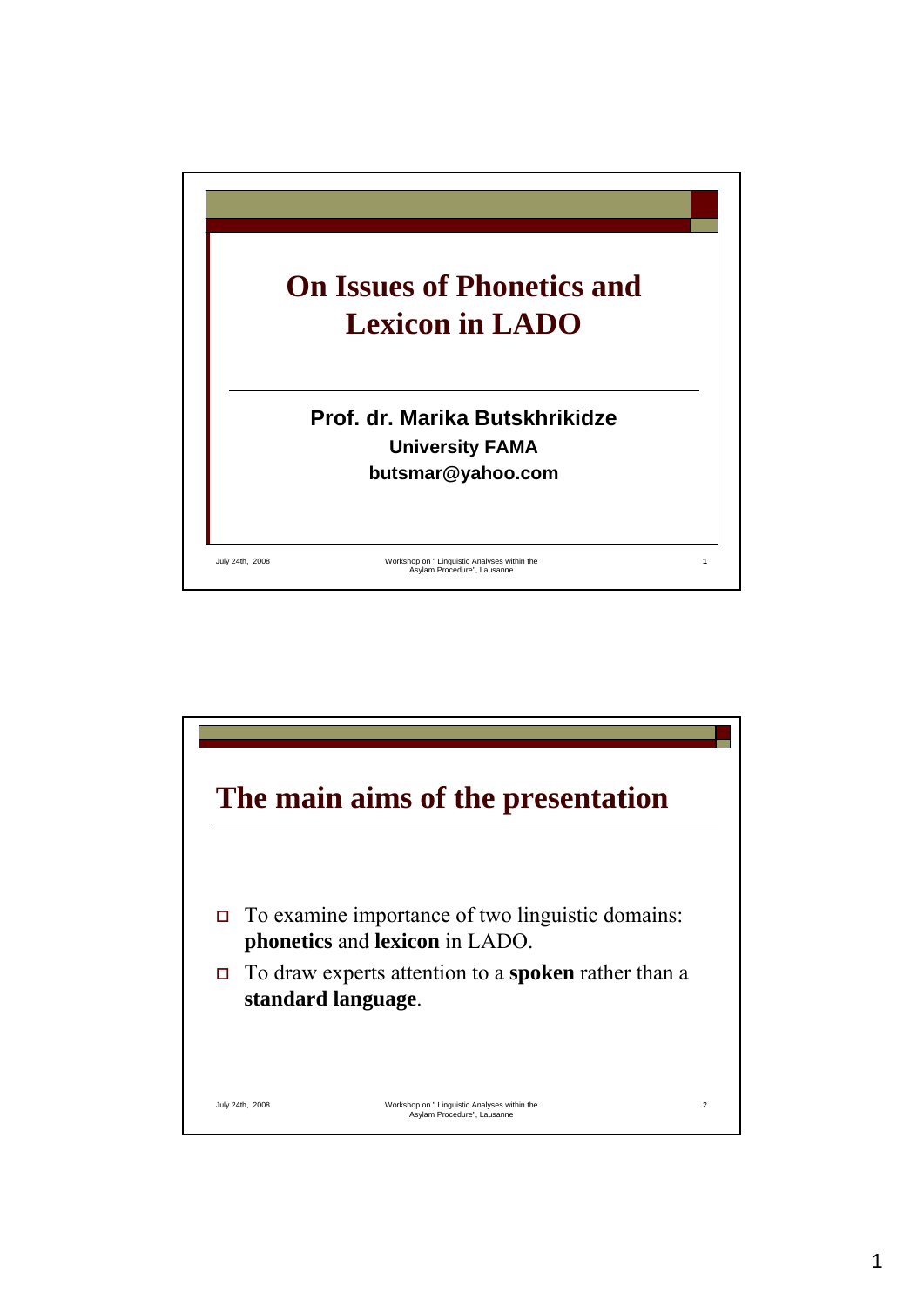# **The main proposals**

#### **Phonetics**

- While characteristics of native pronunciation can be established on the basis of short interviews, establishing. characteristics of intonation requires longer period of time.
- $\Box$  Content of interview questions affect revealing native intonation characteristics.

#### **Lexicon**

- $\Box$  Lexical domain requires from experts constant updating in new developments of a language.
- $\Box$  Detecting features of spoken language and dialect nuances rather than those of standard language are more reliable for making sound decisions in LADO.

July 24th, 2008 Workshop on " Linguistic Analyses within the Asylam Procedure", Lausanne

3

July 24th, 2008 Workshop on " Linguistic Analyses within the Asylam Procedure", Lausanne 4 **The organization of presentation** Introduction □ Phonetic domain **Pronunciation of sounds Pronunciation of words Intonation** Some suggestions  $\Box$  Lexical domain **Nonsense words** Dialect nuances Some suggestions  $\Box$  General conclusions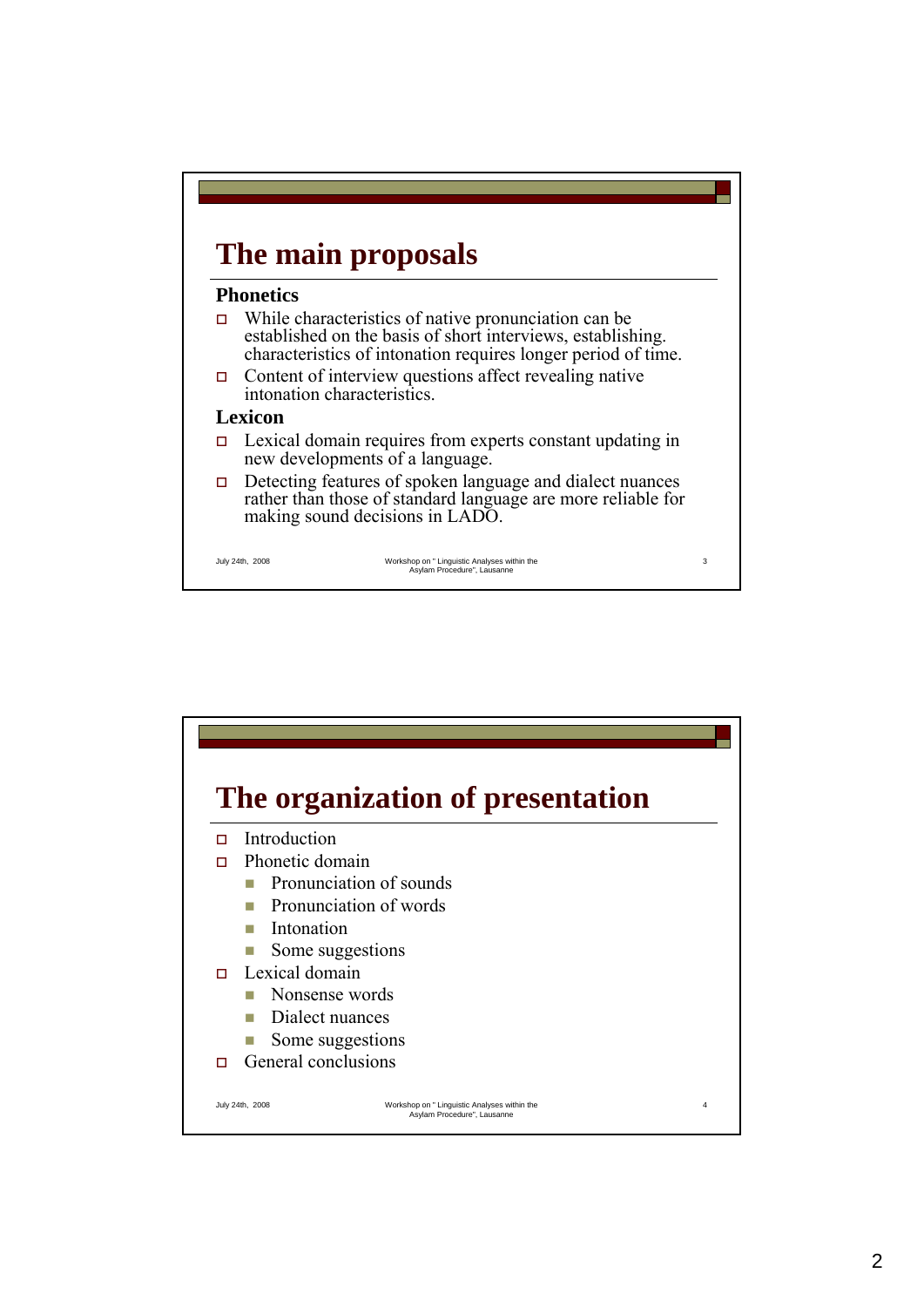

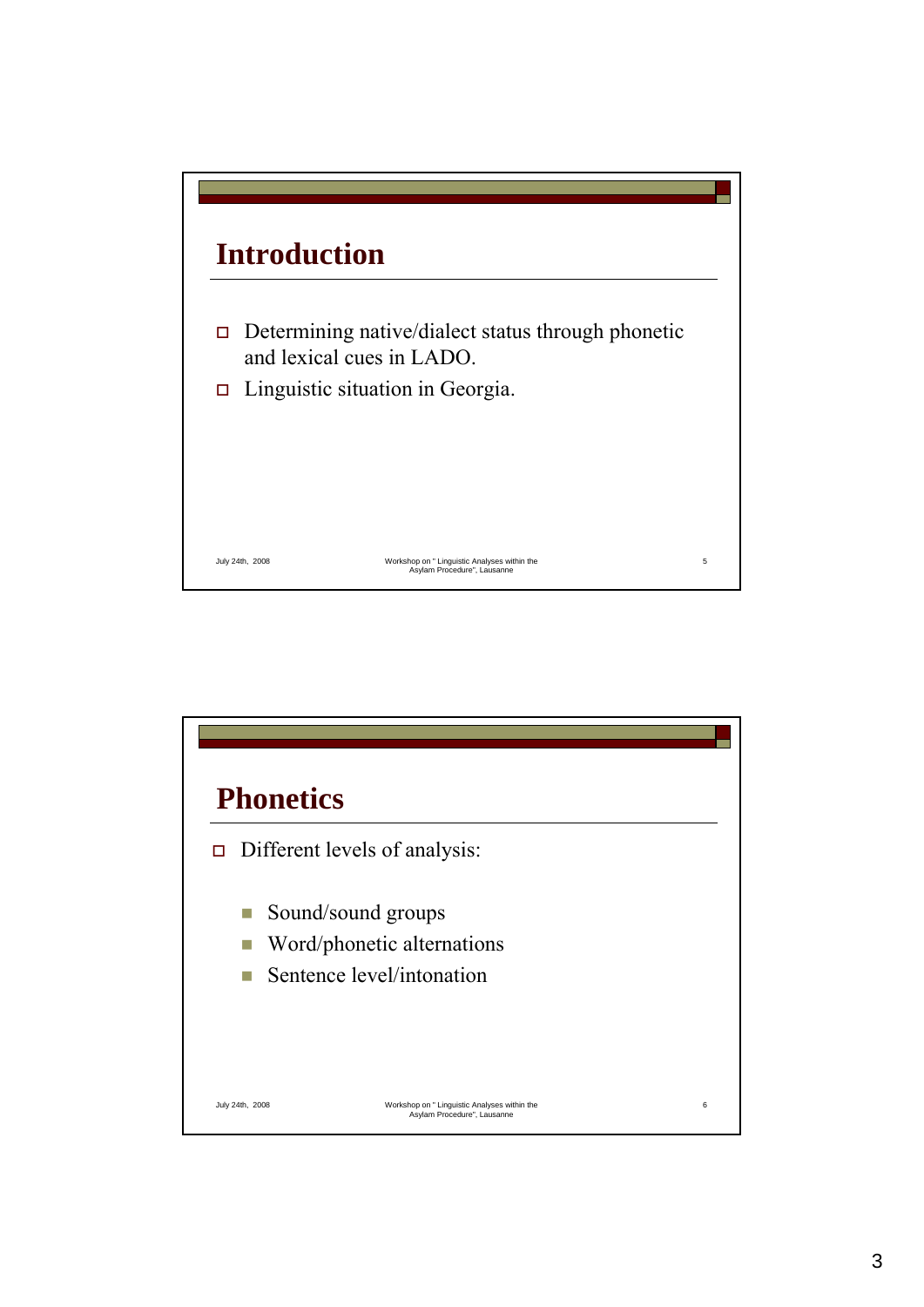# **Sound/sound groups**

 $\Box$  Cues for determining the native Georgian pronunciation. Using specific to the Georgian language features:

- Affricates:  $c'$ ,  $\check{c}'$ ,  $q'$
- Aspirated consonants: p, t, k, c, x, h
- Long consonant sequences: brg, mc'vrtn, xvrl

When these sounds and sound groups are pronounced perfectly by an applicant, the expert can conclude that the applicant's native language is Georgian. This applied to bilinguals as well.

7

July 24th, 2008 Workshop on " Linguistic Analyses within the Asylam Procedure", Lausanne

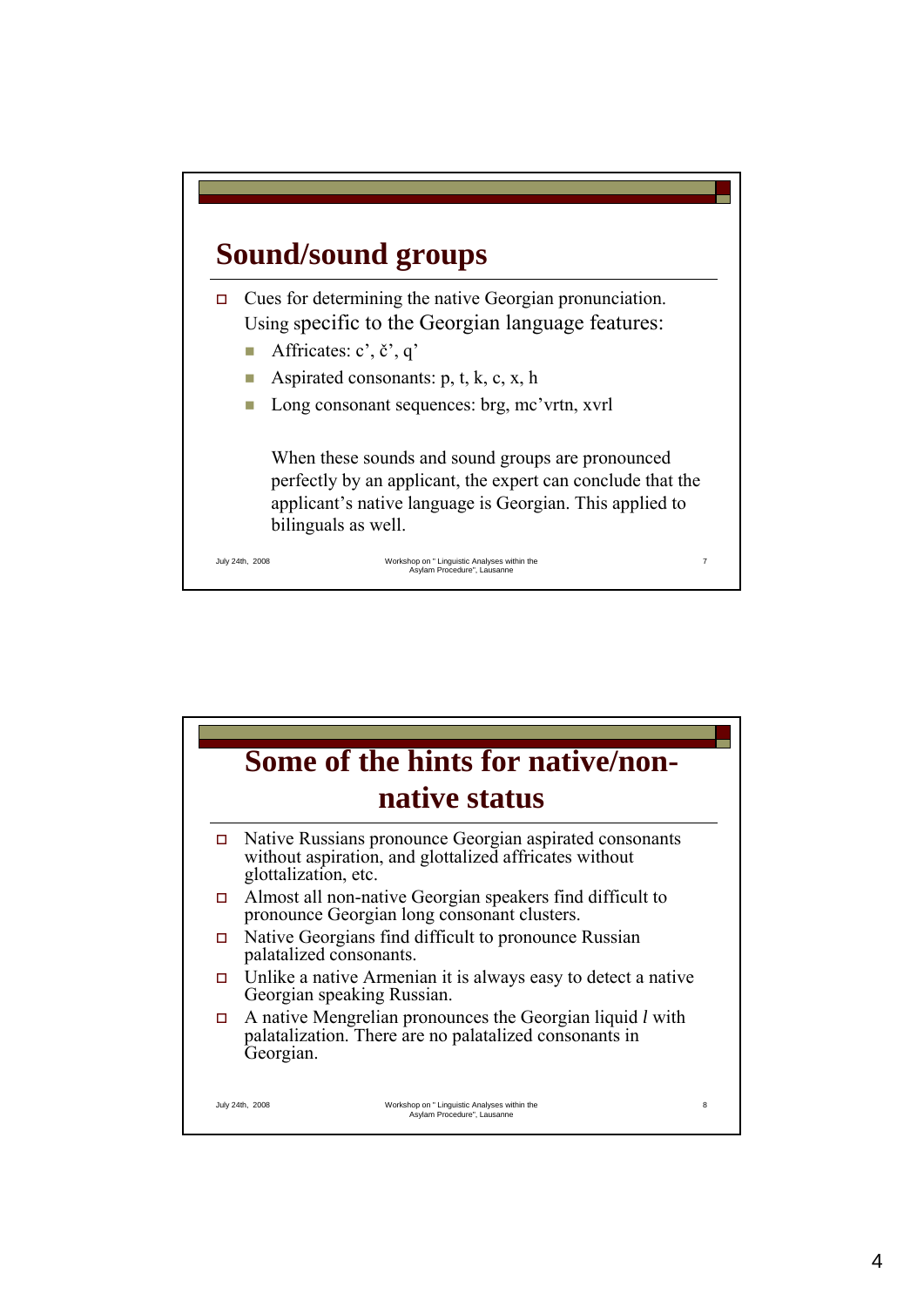|                   | <b>Word/phonetic alternations</b>                                                                                                               |                |
|-------------------|-------------------------------------------------------------------------------------------------------------------------------------------------|----------------|
| between dialects: | On the word level phonetic alternations often<br>indicate difference between the standard<br>(literary) vs. dialect variation or difference in- |                |
| Literary Georg.   | West Georg. dialects Gloss                                                                                                                      |                |
| $c'$ avida        | c'evida                                                                                                                                         | 'sb. went'     |
| $d$ aip' $q'$ ro  | deip'q'ro                                                                                                                                       | 'sb. occupied' |
| <b>ba</b> vshvi   | <i>hovshvi</i>                                                                                                                                  | 'child'        |

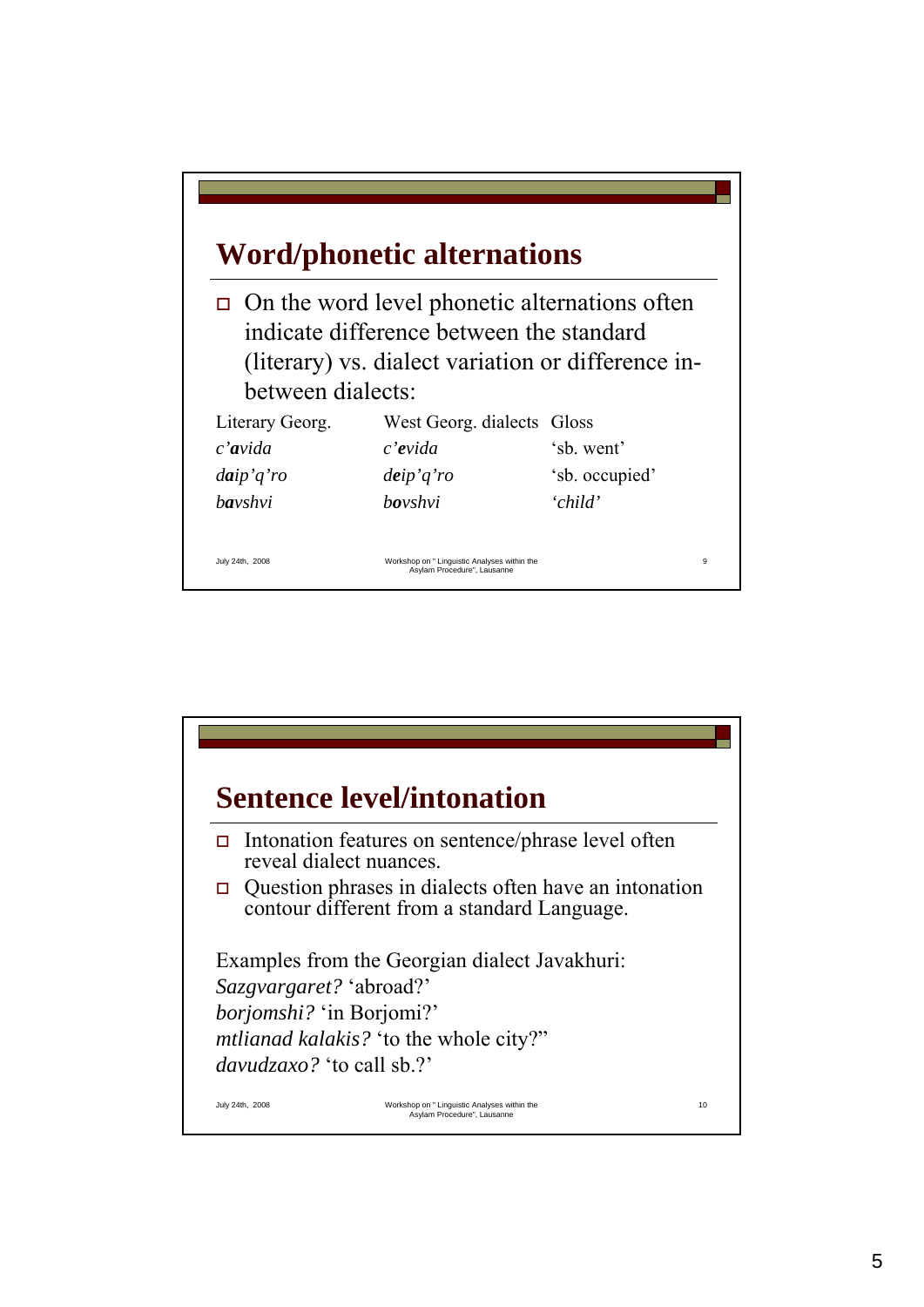### **Literary vs. Dialect difference**

In Literary Georgia a tone rise is characteristic on the last syllable of the last word of a question phrase. For instance, in Literary Georgian in the first phrase a tone rise would be on the last syllable *ret* in *sazgvargaret*. In the Javakhuri dialect the tone rise is characteristic on the penultimate syllable. Thus, on *gar* in *sazgvargaret*. The same applies to other cases as well, for example, *borjomshi*? instead of the Literary Georgian form *borjomshi?.*

July 24th, 2008 Workshop on " Linguistic Analyses within the Asylam Procedure", Lausanne

11

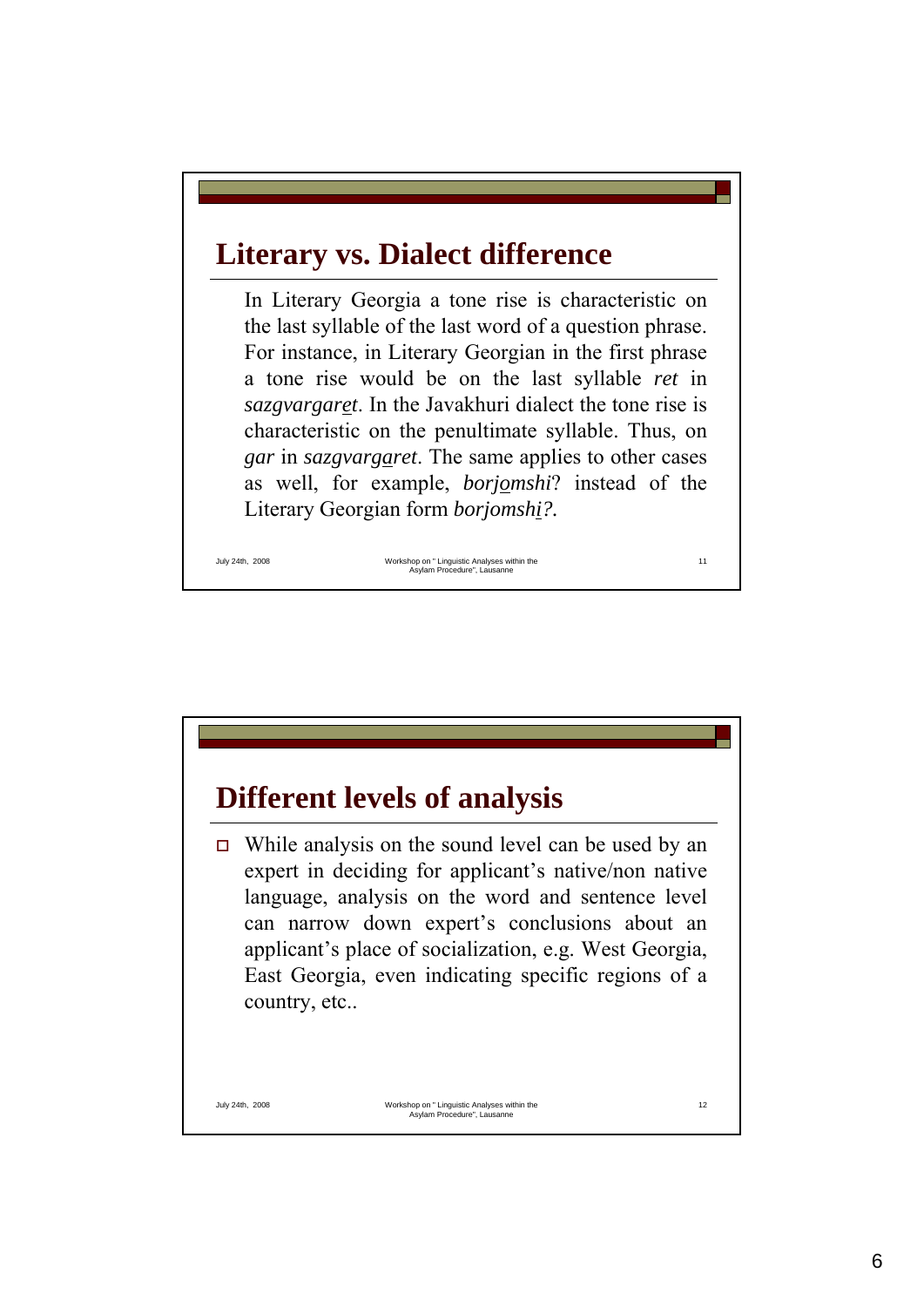

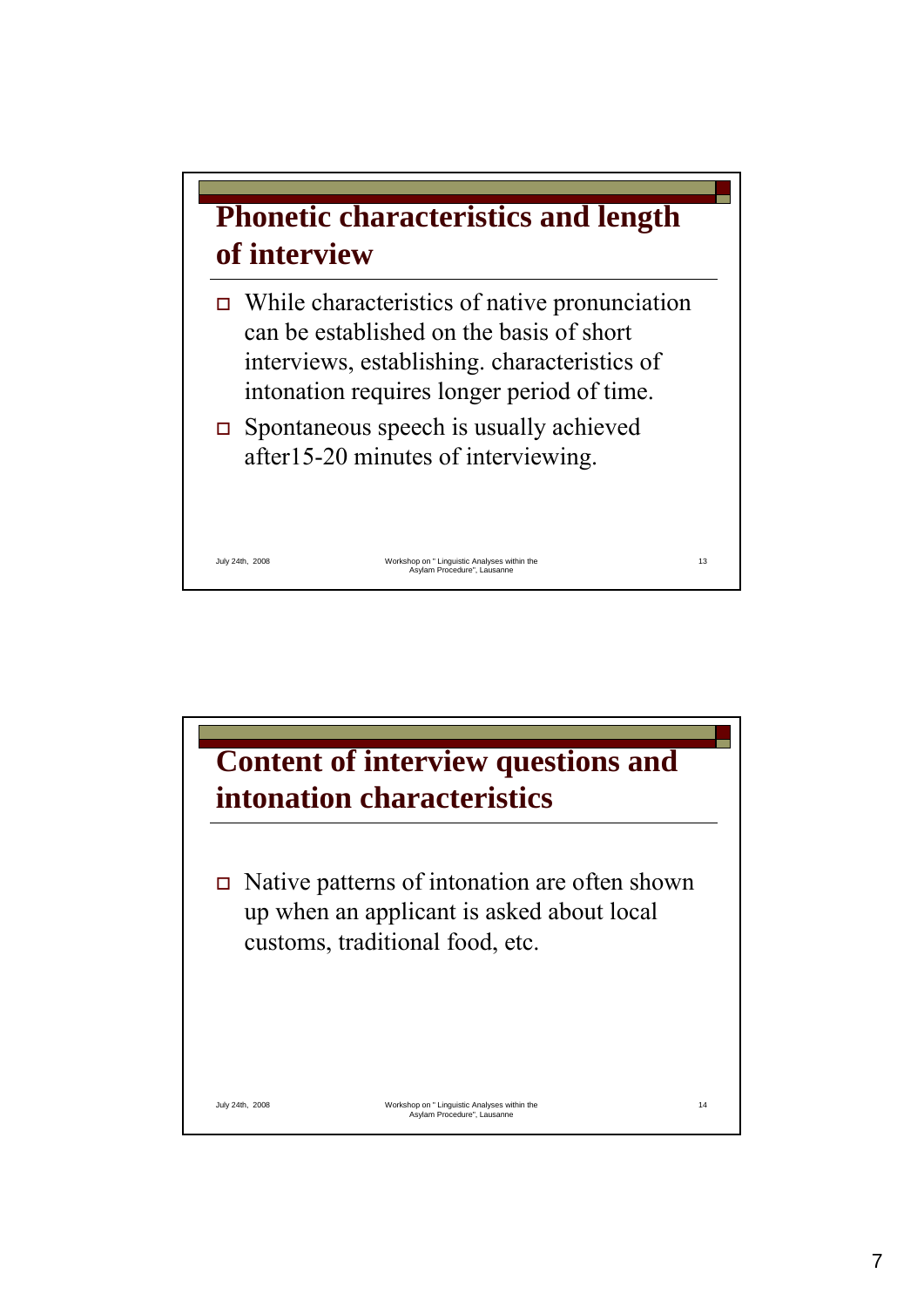

- $\Box$  To keep an interview as long as possible. Usually 30-35 minutes of an interview record yields enough material to analyze an applicant's speech.
- $\Box$  To keep interview familiar in order to achieve spontaneous speech from an applicant's side.
- $\Box$  To reveal native patterns of intonation in order to be more specific about an applicant's place of origin.

July 24th, 2008 Workshop on " Linguistic Analyses within the Asylam Procedure", Lausanne

15

July 24th, 2008 Workshop on " Linguistic Analyses within the Asylam Procedure", Lausanne 16 **Lexical domain Nonsense words** Dialect nuances ■ Suggestions for experts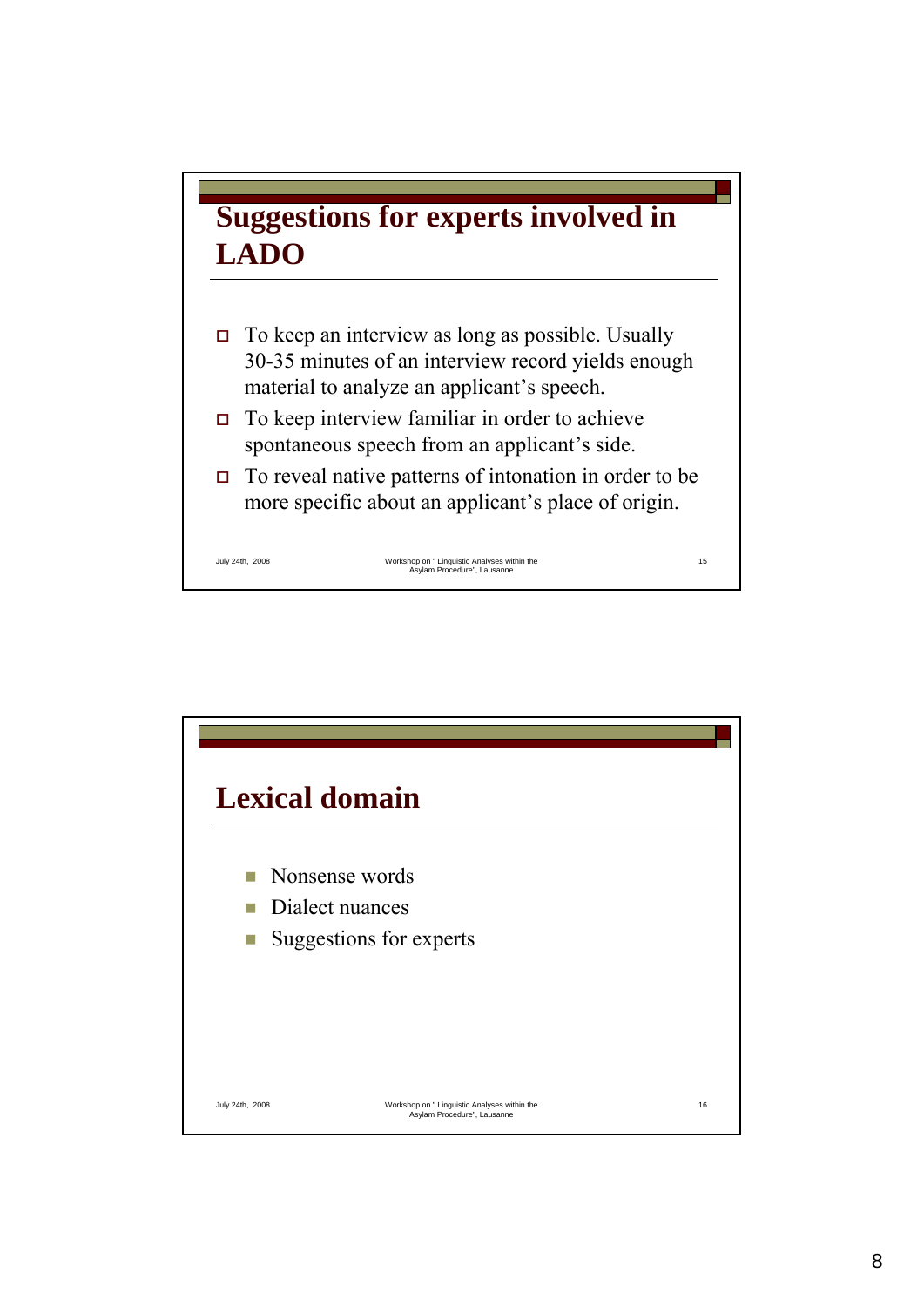

| Literary Georg. West Georg. Dial. Gloss |         |            |  |
|-----------------------------------------|---------|------------|--|
| tepshi                                  | saini   | 'plate'    |  |
| nesti                                   | siristi | 'humidity' |  |
| rogor                                   | raper   | $'$ how'   |  |